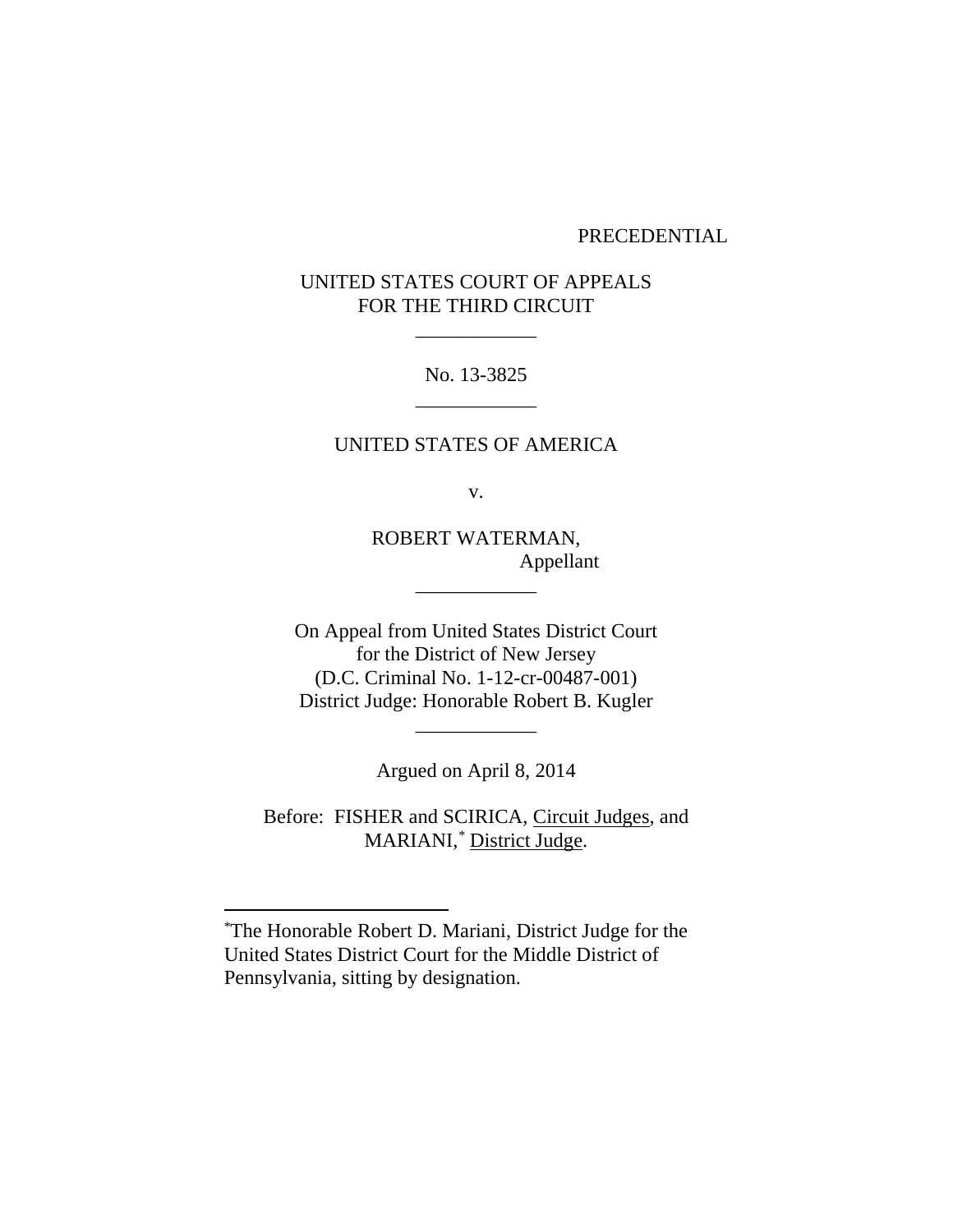(Opinion Filed: June 17, 2014)

Maggie F. Moy, Assistant Federal Public Defender ARGUED Julie A. McGrain, Esq. Office of Federal Public Defender 800-840 Cooper Street Suite 350 Camden, NJ 08102 Counsel for Appellant

Paul J. Fishman, United States Attorney Mark E. Coyne, Chief, Appeals Division John F. Romano, Assistant United States Attorney ARGUED Office of the United States Attorney 970 Broad Street Room 700 Newark, NJ 07102 Counsel for Appellee

## OPINION OF THE COURT \_\_\_\_\_\_\_\_\_\_\_\_

\_\_\_\_\_\_\_\_\_\_\_\_

MARIANI, District Judge.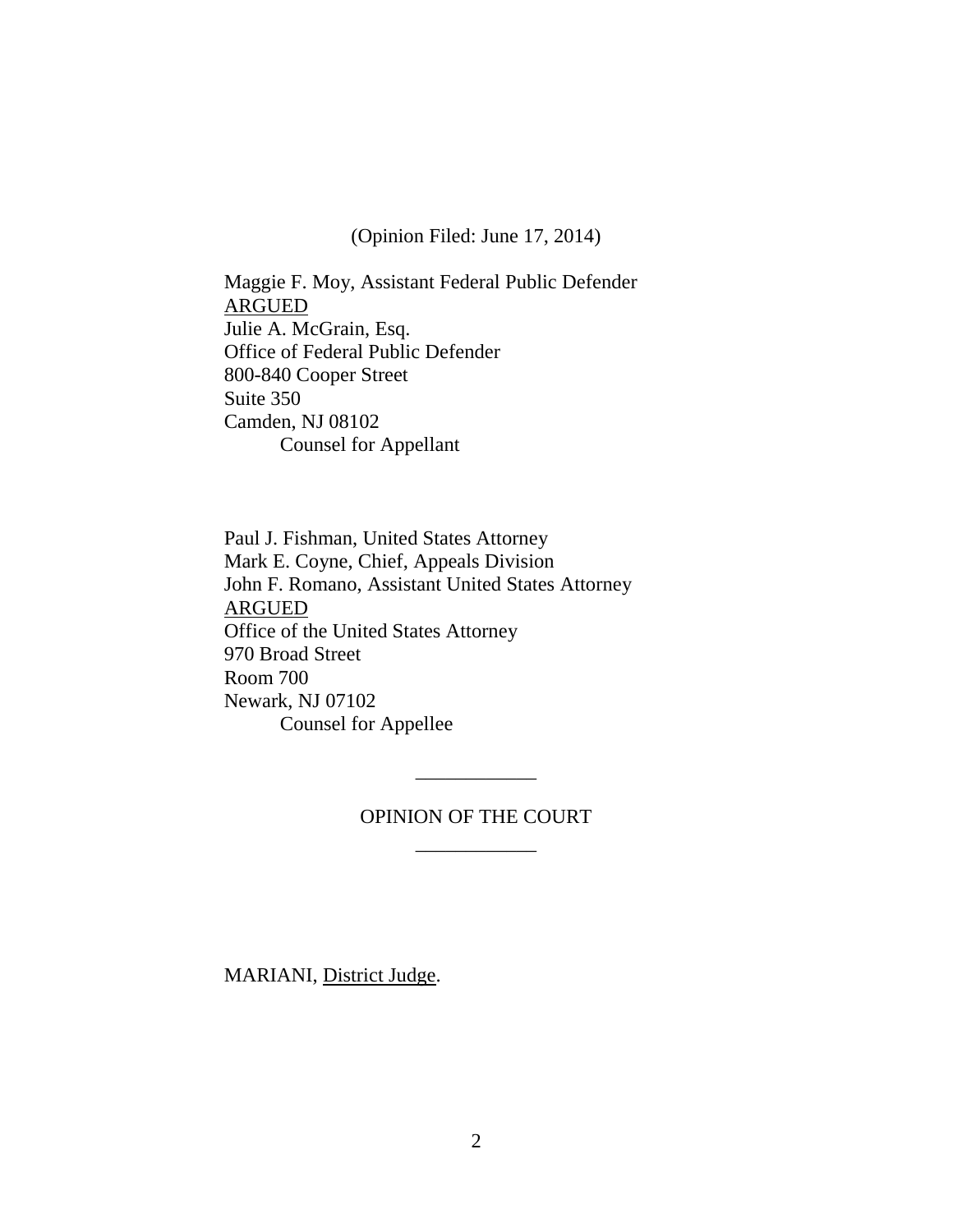Appellant Robert Waterman was sentenced to 15 months' imprisonment after he pled guilty to the charge of destruction of records in violation of 18 U.S.C. § 1519. Waterman contends that the District Court erred in applying a three-level sentence enhancement under U.S.S.G. § 2J1.2(b)(2) for substantial interference with the administration of justice. We hold that the District Court's application of the enhancement was not clear error and, accordingly, will affirm.

Waterman was a police officer with the Pennsville, New Jersey Police Department from July 2006 until his resignation in October 2011. In August 2008, Waterman disclosed to a supervising officer that he had downloaded approximately twenty videos containing child pornography to his home computer. FBI agents were made aware of Waterman's 2008 admissions, opened an investigation, and interviewed Waterman on March 4, 2010 at his residence. Waterman told the FBI that the computer he used to view child pornography crashed in 2008 and that he threw out the "fried" hard drive in August 2008.

On March 5, 2010, Waterman's superior approached him at police headquarters and asked him to remain in the office to wait for the chief of police. Waterman did not remain in his office, but instead went outside to his patrol car. Waterman's superior found him in his vehicle, breaking apart what was determined to be a green printed circuit board.<sup>1</sup>

I.

<sup>&</sup>lt;sup>1</sup> "Hard drive" refers to the data platters contained within the sealed hard drive housing, which is attached to the green printed circuit board. Because a circuit board can be replaced and damage to the circuit board does not destroy the data in the hard drive, the Government conceded that the destruction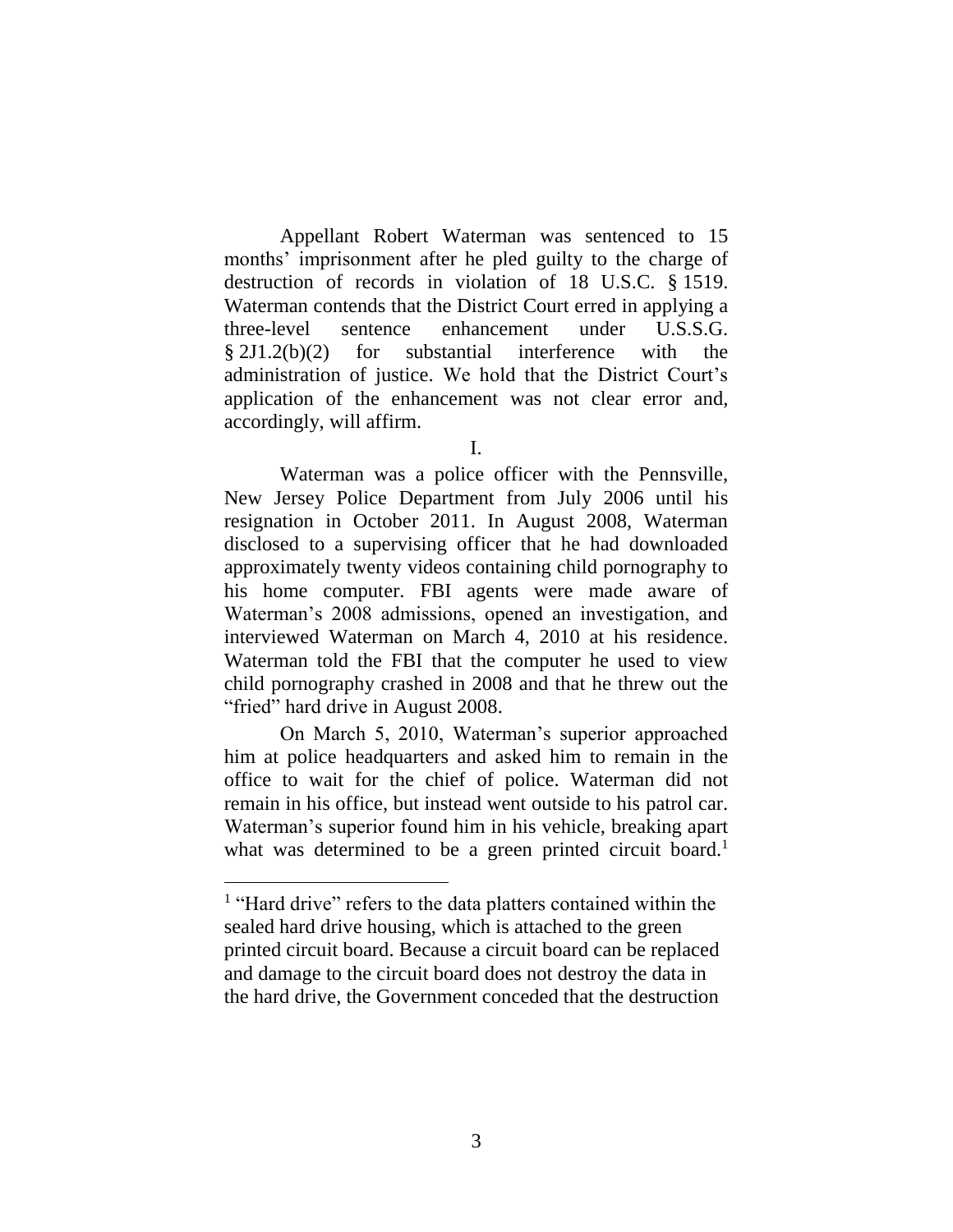After searching the vehicle, officers recovered a pried-open damaged hard drive on top of Waterman's patrol bag and found a small screwdriver and hammer in the side pocket. When asked whether this hard drive contained child pornography, Waterman responded that there was a 50/50 chance that it did because he had two hard drives, one that he threw out and one that he kept. Later that day, FBI agents again interviewed Waterman at his home, whereupon he explained that he had found the hard drive in his garage after his initial interview with the FBI. Two experts later examined the hard drive in an effort to recover the data, but the damage was beyond repair. The experts concluded that the hard drive had been pried open and the hard drive platters had been scratched. They concluded that the damage was consistent with damage caused by a foreign instrument such as a screwdriver.

On January 8, 2013, Waterman pled guilty to a onecount indictment charging him with destruction, alteration or falsification of records in a federal investigation in violation of 18 U.S.C. § 1519. At sentencing, the District Court found that there was sufficient evidence that Waterman destroyed the hard drive on March 5, 2010, after he learned of the FBI investigation. The District Court concluded that destruction of the hard drive resulted in the early termination of the FBI investigation and the unnecessary expenditure of substantial governmental resources. Accordingly, the District Court adopted the Presentence Investigation Report and applied a three-level enhancement under U.S.S.G. § 2J1.2(b)(2) for substantial interference with the administration of justice. The

 $\overline{a}$ 

of the circuit board, while sufficient for a conviction under 18 U.S.C. § 1519, was insufficient for an enhancement under § 2J1.2(b)(2). App. 54.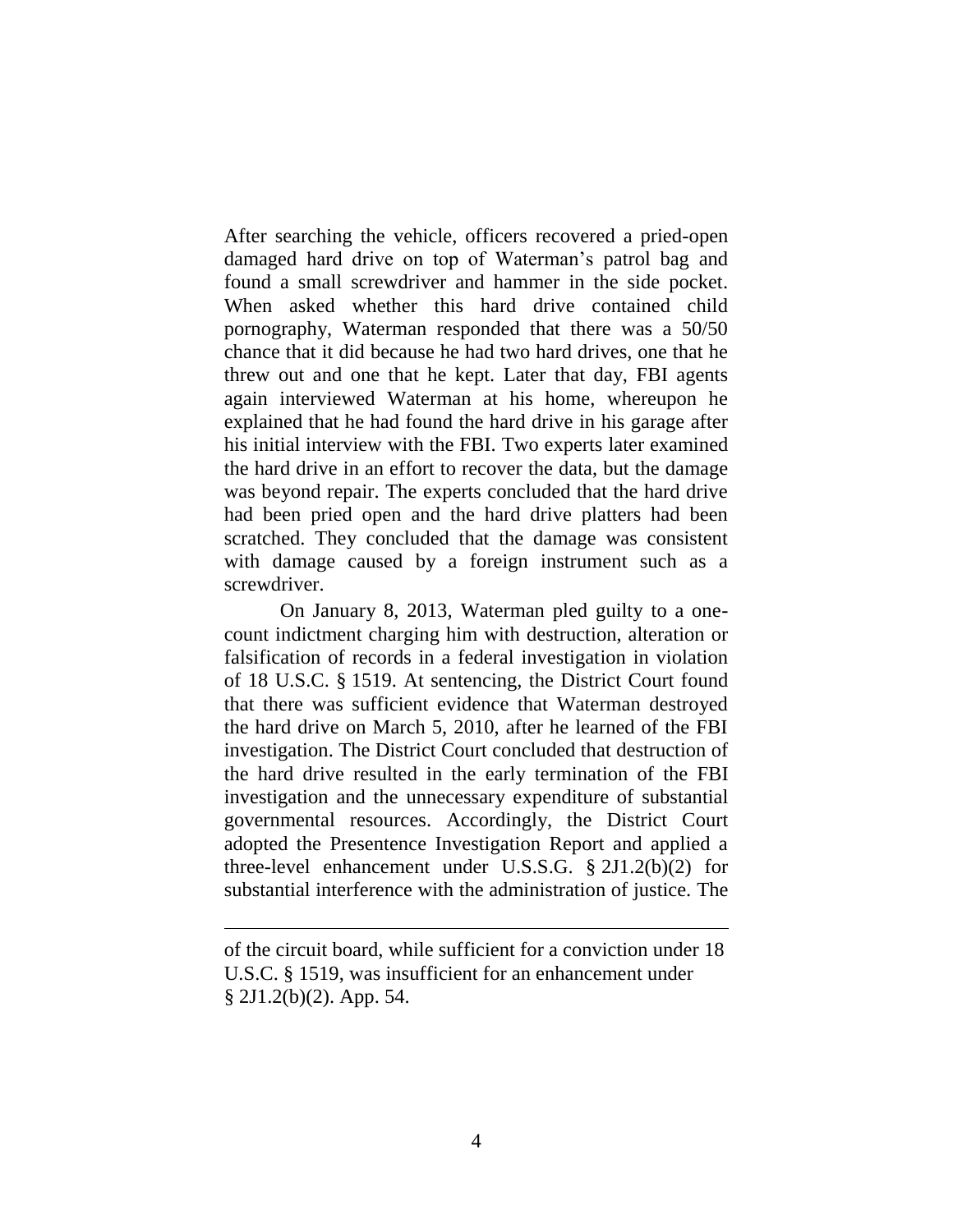enhancement resulted in an adjusted offense level of 16 and a criminal history category of I, which corresponded to 21 to 27 months' imprisonment. Without the § 2J1.2(b)(2) enhancement, Waterman's adjusted offense level would have been 13, with an advisory Guidelines range of 12 to 18 months' imprisonment.

At the sentencing hearing, the District Court conducted a thorough examination of the 18 U.S.C. § 3553(a) factors. It considered letters from Waterman's friends, family and coworkers attesting to his moral character. The District Court noted Waterman's exemplary military service, personal work ethic, and dedication to his children. It also considered the serious nature of the crime and the general need to deter others from future similar conduct. After considering these factors, the District Court found that a sentence within the Guidelines range would not be appropriate given the "extraordinary personal characteristics of this defendant." App. 100. Accordingly, the District Court granted a sixmonth downward variance and sentenced Waterman to 15 months' incarceration. Waterman timely appealed.<sup>2</sup>

II.

Waterman contests the District Court's application of an enhancement for substantial interference, contending that there was insufficient evidence for the District Court to find that he destroyed the hard drive on March 5, 2010. Waterman argues that the District Court clearly erred because the Government failed to sufficiently prove the applicability of the § 2J1.2(b)(2) enhancement. Because we hold that the

 $\overline{a}$ 

<sup>&</sup>lt;sup>2</sup> The District Court had subject matter jurisdiction pursuant to 18 U.S.C. § 3231. We have appellate jurisdiction pursuant to 28 U.S.C. § 1291 and 18 U.S.C. § 3742(a).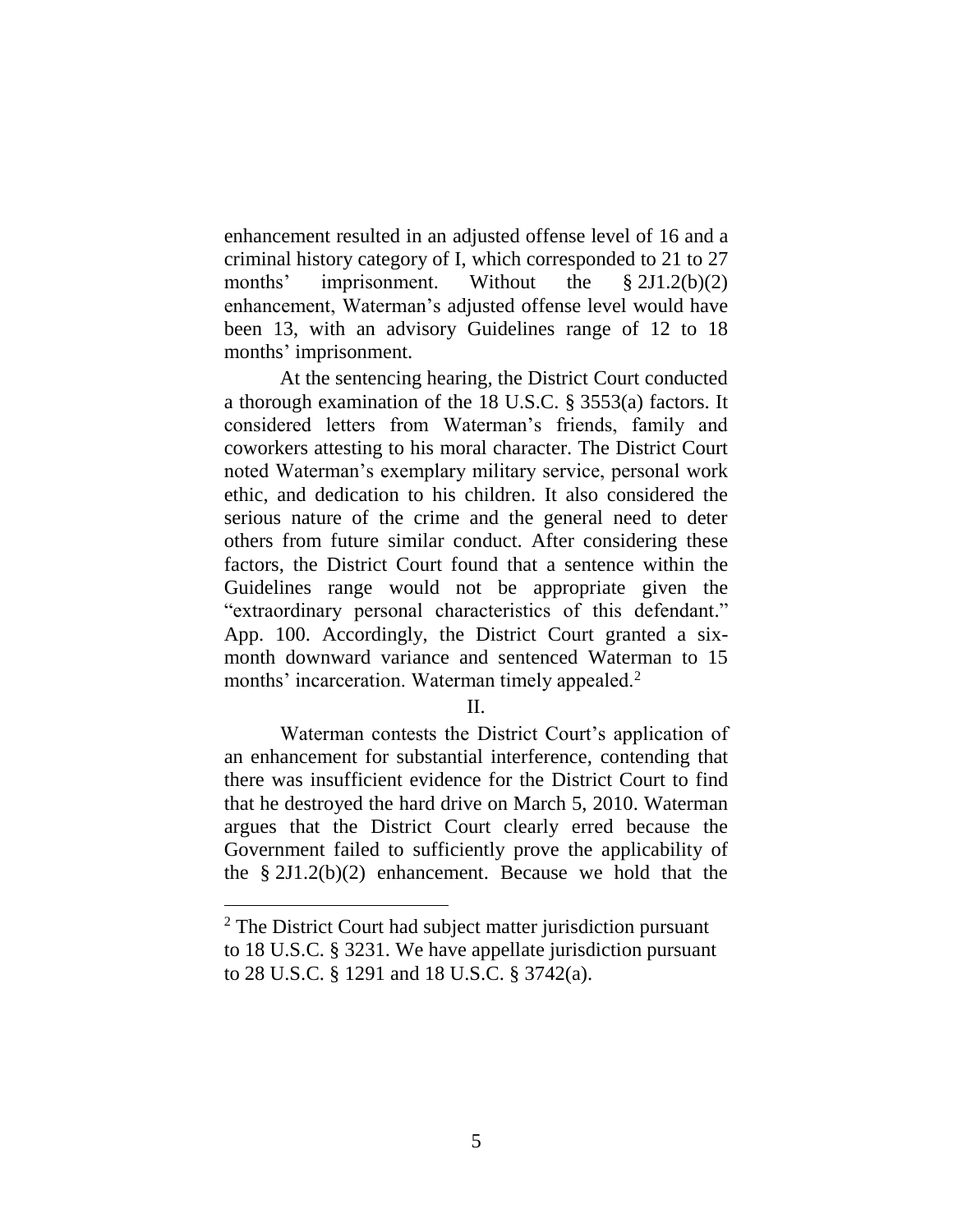District Court's factual findings were not clearly erroneous, we will affirm.

"We review the District Court's factual findings relevant to the Guidelines for clear error and exercise plenary review over the District Court's interpretation of the Guidelines." United States v. West, 643 F.3d 102, 105 (3d Cir. 2011) (citations omitted). "A finding is clearly erroneous when, although there is evidence to support it, the reviewing body on the entire evidence is left with the definite and firm conviction that a mistake has been committed." United States v. Grier, 475 F.3d 556, 570 (3d Cir. 2007) (en banc) (internal quotation marks and alterations omitted) (quoting Concrete Pipe & Prods. of Cal., Inc. v. Constr. Laborers Pension Trust for S. Cal., 508 U.S. 602, 622 (1993)). "Where there are two permissible views of the evidence, the factfinder's choice between them cannot be clearly erroneous." Anderson v. Bessemer City, 470 U.S. 564, 574 (1985).

Under U.S.S.G. § 2J1.2(b)(2), "[i]f the offense resulted in substantial interference with the administration of justice, increase by 3 levels." Application Note 1 of U.S.S.G. § 2J1.2 states that "'[s]ubstantial interference with the administration of justice' includes a premature or improper termination of a felony investigation; an indictment, verdict, or any judicial determination based upon perjury, false testimony, or other false evidence; or the unnecessary expenditure of substantial governmental or court resources." A district court applies the preponderance of the evidence standard in making factual findings regarding disputed Guidelines points. Grier, 475 F.3d at 568.

At the sentencing hearing, the District Court applied the substantial interference enhancement and did not "have any difficulty determining that Mr. Waterman destroyed the platters" on March 5, 2010, after learning of the FBI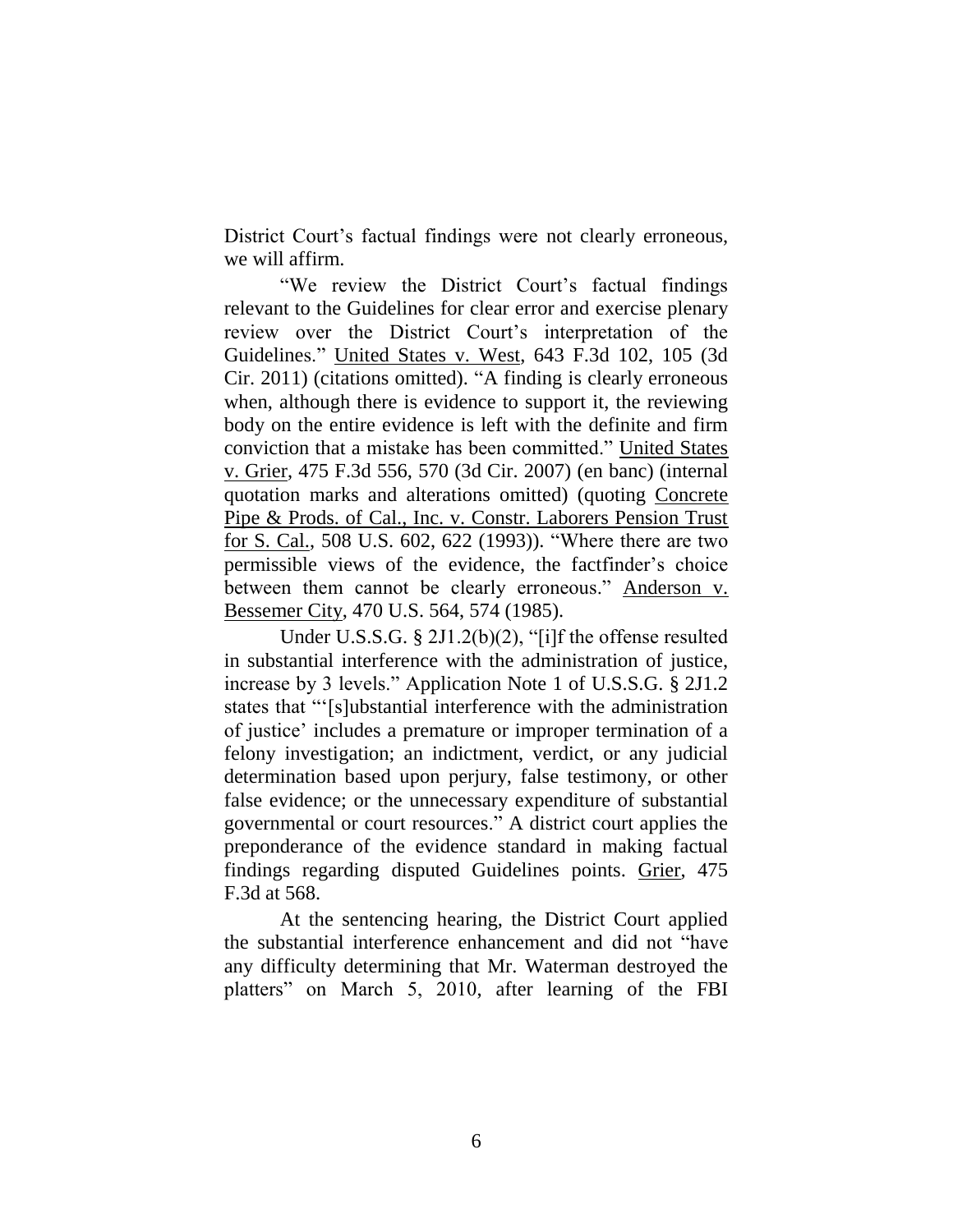investigation. App. 76. The District Court noted that, in his statement to the probation officer, Waterman said that he brought the hard drive to work with the intention of giving it to his supervisor. Though Waterman had occasion to turn in the hard drive on March 5, he instead left the building and was observed destroying the circuit board in his patrol car. The District Court also noted that the circumstantial evidence was strong because Waterman had the broken hard drive and a screwdriver—a tool unnecessary for his job—in his patrol bag, and the damage to the hard drive was consistent with damage caused by a screwdriver. Based on this evidence, the District Court concluded that there was a preponderance of evidence that Waterman destroyed the hard drive on March 5, 2010, and, accordingly, overruled Waterman's objection to the enhancement.

The District Court did not clearly err in finding that Waterman destroyed the hard drive on March 5, 2010. Though Waterman argues that no one witnessed him actually destroying the hard drive in his squad car, such direct evidence is unnecessary. The record shows that Waterman was seen destroying the circuit board in his car on March 5, 2010; the officers found the damaged hard drive in Waterman's squad car along with a screwdriver and hammer; the damage caused to the hard drive was consistent with damage done with a screwdriver; and Waterman himself stated that there was a 50/50 chance that the hard drive contained child pornography. Based on the record before us, we cannot say we are left with a "definite and firm conviction that a mistake has been committed." Grier, 475 F.3d at 570. Accordingly, we hold that the District Court did not clearly err.

The Government also argues that, even if the District Court clearly erred in its application of the enhancement, any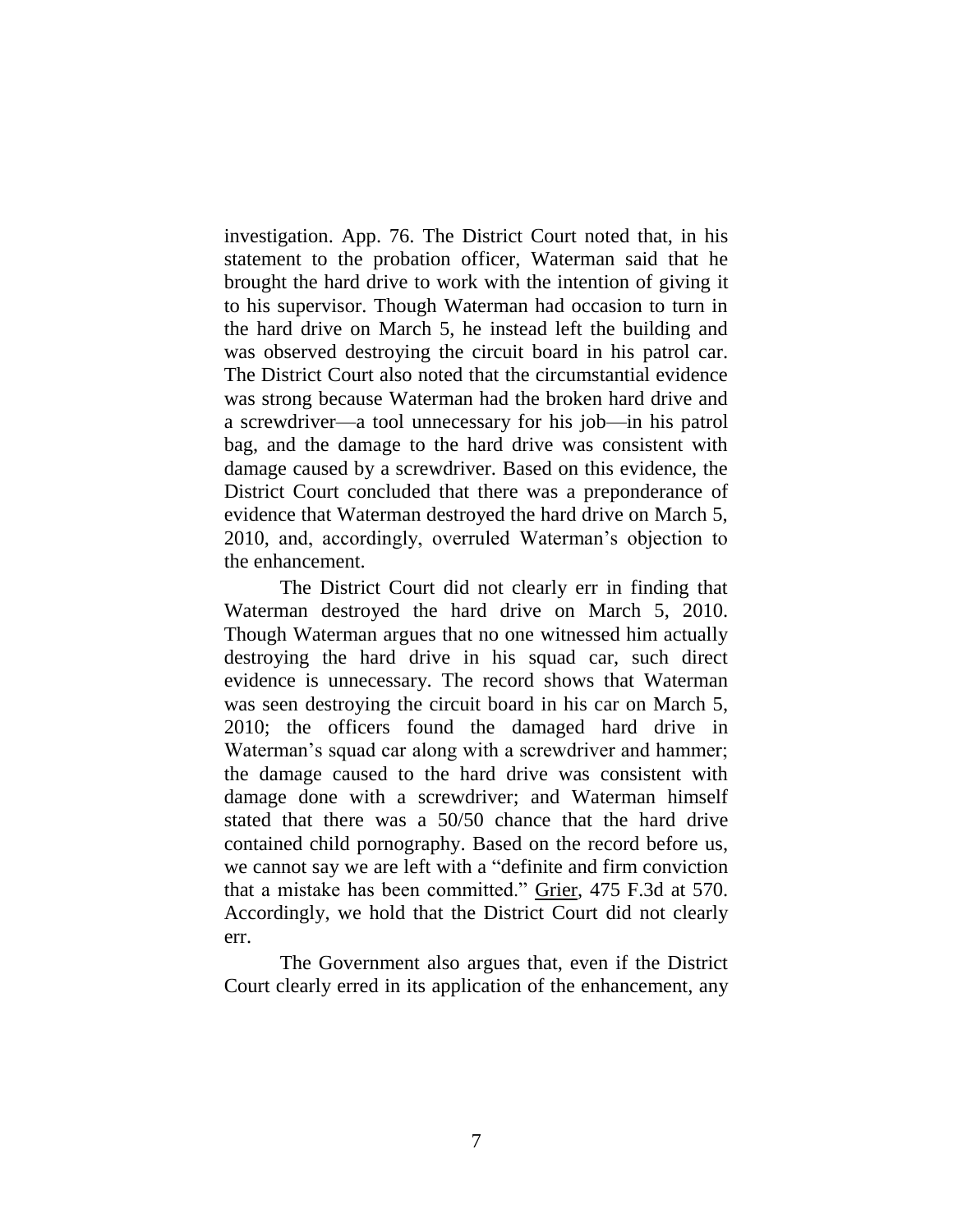error was harmless. Waterman argues otherwise, contending that the District Court did not explicitly state that the 15 month sentence was the only appropriate sentence. Waterman also contends that the erroneously calculated offense level was a critical reference point for the District Court's downward variance. Our Court has previously noted that, "where . . . the district court does not explicitly state that the enhancement had no effect on the sentence imposed, it usually will be difficult to ascertain that the error was harmless." United States v. Zabielski, 711 F.3d 381, 389 (3d Cir. 2013). Because we believe the District Court did not clearly err in finding that Waterman destroyed the hard drive on March 5, 2010, we need not determine whether the alleged error was harmless.

Finally, in their briefs and at oral argument, Waterman and the Government also addressed the issue of whether timing is a relevant consideration for district courts applying the § 2J1.2(b)(2) enhancement. The Government contends that timing is irrelevant to the application of the enhancement, noting that courts have applied the enhancement to obstructive conduct that occurred well before the initiation of a potential judicial proceeding or investigation. See United States v. Amer, 110 F.3d 873, 885 (2d Cir. 1997) (holding that the substantial interference enhancement properly applied to a defendant convicted of abducting his children and removing them from the United States, notwithstanding the absence of an ongoing proceeding at the time of the abduction). We are unconvinced by the Government's assertion. The language of the sentencing enhancement mandating that the "offense resulted in substantial interference with the administration of justice," U.S.S.G. § 2J1.2(b)(2) (emphasis added)—imposes a requirement of causality. See Burrage v. United States, 134 S. Ct. 881, 887-